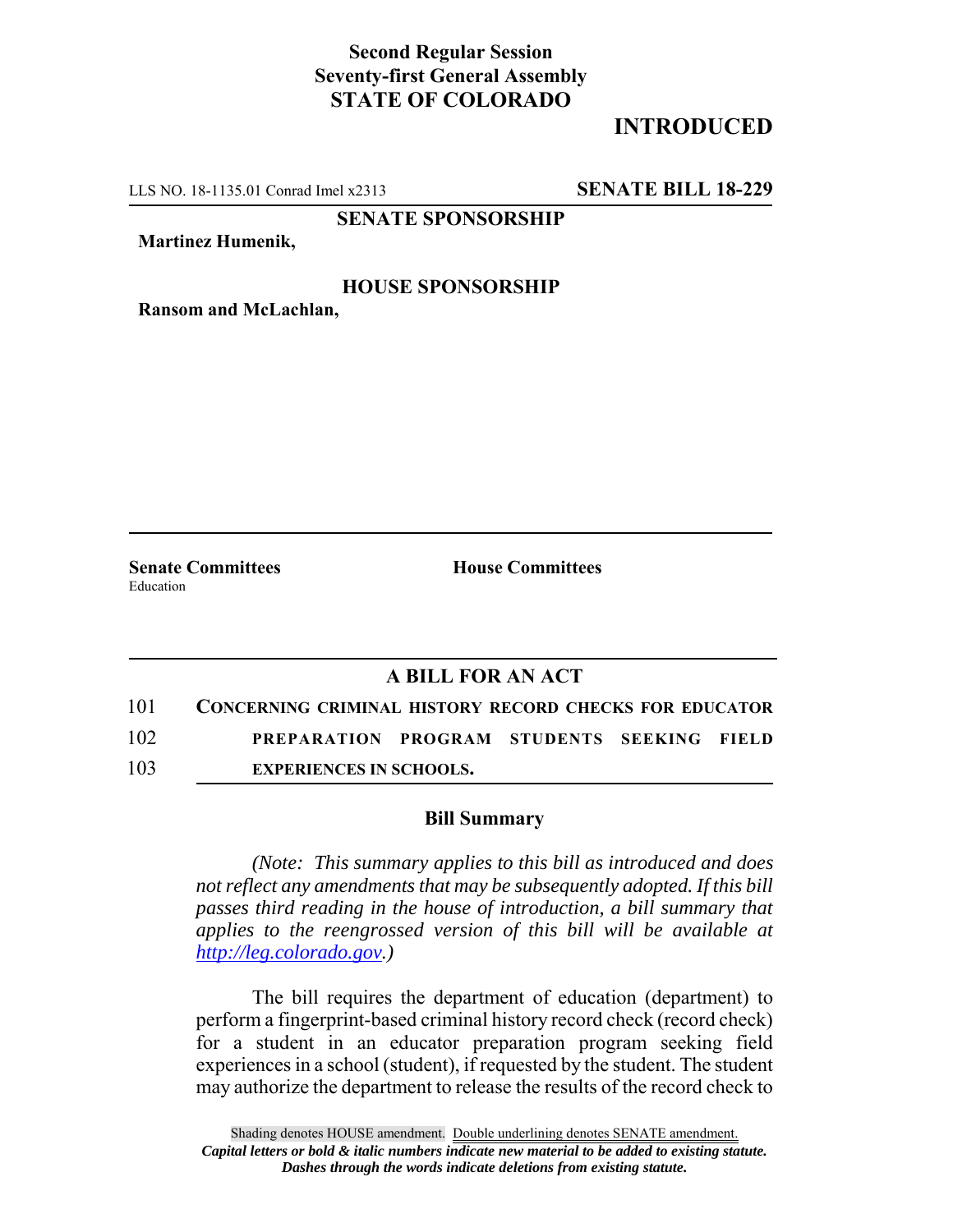school districts or charter schools. The department may charge a fee to cover the actual costs of completing the record check.

School districts or charter schools that require a record check for students are required to accept the results of the record check performed by the department. The fingerprints may be used by the student to satisfy the existing fingerprint submission requirements for teacher licensure.

 *Be it enacted by the General Assembly of the State of Colorado:* **SECTION 1.** In Colorado Revised Statutes, **add** 22-2-119.3 as follows: **22-2-119.3. Department of education - educator preparation program students - criminal history record check - fee - definitions.** (1) THE DEPARTMENT SHALL PERFORM A FINGERPRINT-BASED CRIMINAL HISTORY RECORD CHECK FOR ANY STUDENT WHO HAS SUBMITTED AN APPLICATION AND FINGERPRINTS TO THE DEPARTMENT PURSUANT TO THIS SECTION. (2) A STUDENT REQUESTING A CRIMINAL HISTORY RECORD CHECK MUST SUBMIT TO THE DEPARTMENT A COMPLETE SET OF HIS OR HER FINGERPRINTS TAKEN BY A QUALIFIED LAW ENFORCEMENT AGENCY, AN AUTHORIZED EMPLOYEE OF THE DEPARTMENT AND NOTARIZED, OR ANY THIRD PARTY APPROVED BY THE COLORADO BUREAU OF INVESTIGATION. IF AN APPROVED THIRD PARTY TAKES THE PERSON'S FINGERPRINTS, THE FINGERPRINTS MAY BE ELECTRONICALLY CAPTURED USING COLORADO BUREAU OF INVESTIGATION-APPROVED LIVESCAN EQUIPMENT. THIRD-PARTY VENDORS SHALL NOT KEEP THE STUDENT INFORMATION FOR MORE THAN THIRTY DAYS UNLESS REQUESTED TO DO SO BY THE STUDENT. 20 (3) ON A FORM PROVIDED BY THE DEPARTMENT, THE STUDENT SHALL: **(a) CERTIFY, UNDER PENALTY OF PERJURY, EITHER:**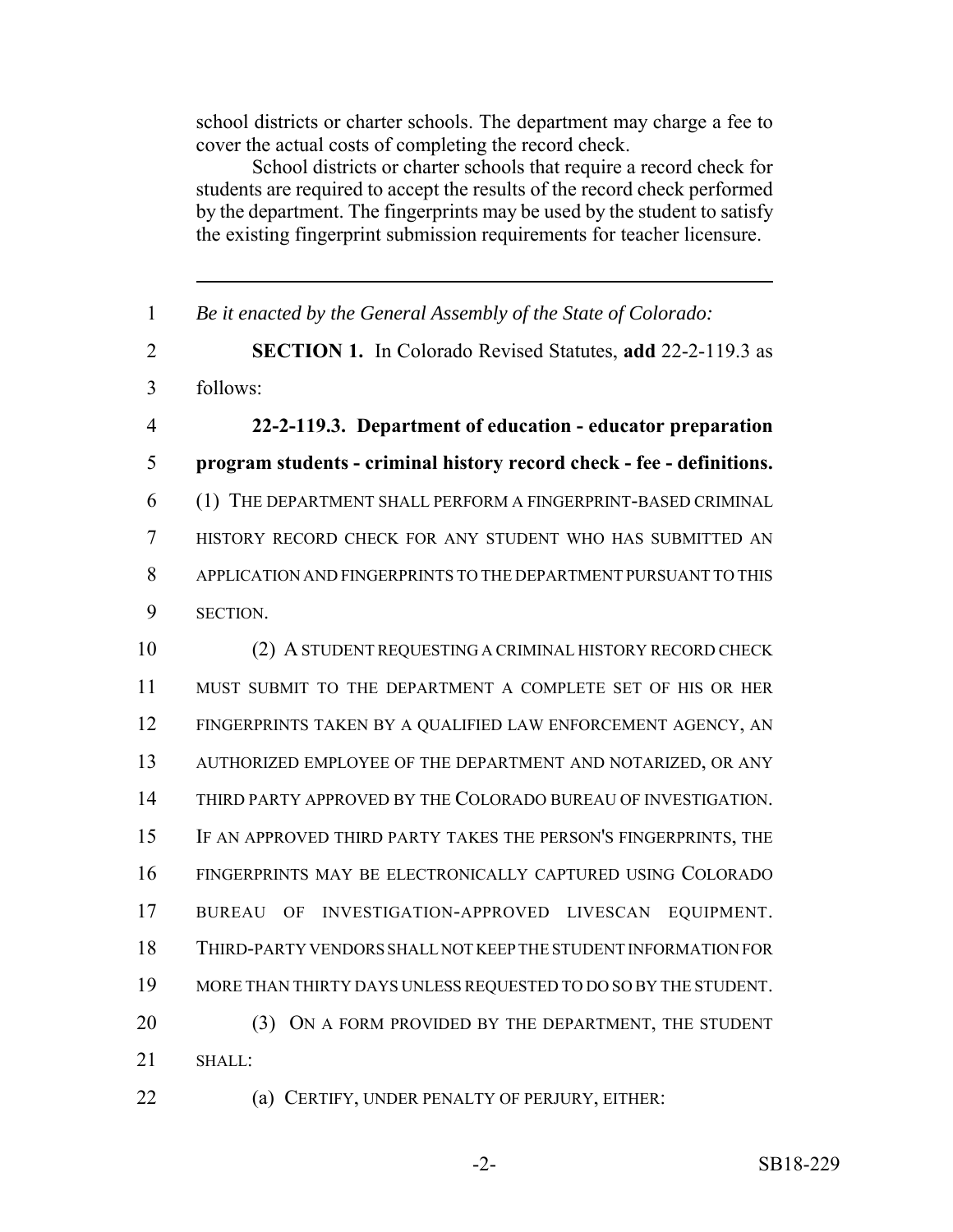(I) THAT HE OR SHE HAS NEVER BEEN CONVICTED OF COMMITTING ANY FELONY OR MISDEMEANOR, BUT NOT INCLUDING ANY MISDEMEANOR TRAFFIC OFFENSE OR TRAFFIC INFRACTION; OR

 (II) THAT HE OR SHE HAS BEEN CONVICTED OF COMMITTING ANY FELONY OR MISDEMEANOR, BUT NOT INCLUDING ANY MISDEMEANOR TRAFFIC OFFENSE OR TRAFFIC INFRACTION. SUCH CERTIFICATION SHALL SPECIFY SUCH FELONY OR MISDEMEANOR FOR WHICH CONVICTED, THE DATE OF SUCH CONVICTION, AND THE COURT ENTERING THE JUDGMENT OF CONVICTION.

 (b) FURNISH THE FOLLOWING INFORMATION TO THE DEPARTMENT: (I) THE EDUCATOR PREPARATION PROGRAM IN WHICH THE 12 STUDENT IS ENROLLED;

 (II) THE SCHOOL DISTRICTS OR CHARTER SCHOOLS IN WHICH THE STUDENT HAS BEEN PLACED FOR FIELD EXPERIENCES AND TO WHICH THE DEPARTMENT IS AUTHORIZED TO RELEASE THE RESULTS OF THE CRIMINAL HISTORY RECORD CHECK PURSUANT TO SUBSECTION (5)(a) OF THIS SECTION; AND

 (III) ANY OTHER INFORMATION REQUIRED BY THE DEPARTMENT TO RELEASE THE RESULTS OF A CRIMINAL HISTORY RECORD CHECK PURSUANT 20 TO THIS SECTION.

21 (4) THE DEPARTMENT SHALL FORWARD THE FINGERPRINTS SUBMITTED PURSUANT TO THIS SECTION TO THE COLORADO BUREAU OF INVESTIGATION FOR THE PURPOSE OF CONDUCTING A STATE AND NATIONAL FINGERPRINT-BASED CRIMINAL HISTORY RECORD CHECK UTILIZING THE RECORDS OF THE COLORADO BUREAU OF INVESTIGATION AND THE FEDERAL BUREAU OF INVESTIGATION.

27 (5) (a) THE DEPARTMENT SHALL PROVIDE THE RESULTS OF A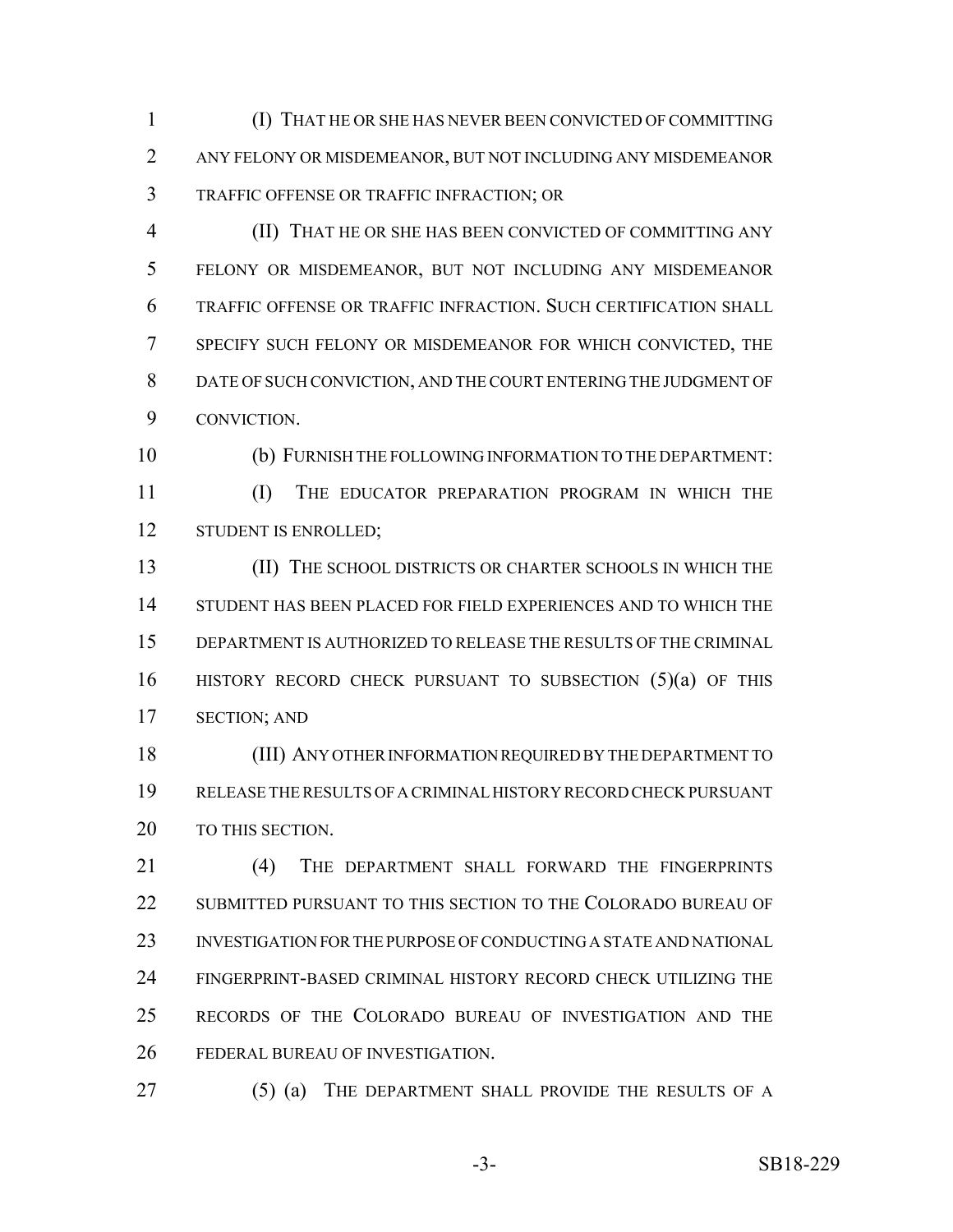CRIMINAL HISTORY RECORD CHECK PERFORMED PURSUANT TO THIS SECTION, TO THE EXTENT PERMITTED BY STATE OR FEDERAL LAW OR REGULATION, TO THE EDUCATOR PREPARATION PROGRAM IN WHICH THE STUDENT IS ENROLLED AND TO THE SCHOOL DISTRICTS OR CHARTER SCHOOLS AUTHORIZED BY THE STUDENT PURSUANT TO SUBSECTION 6 (3)(b)(II) OF THIS SECTION.

 (b) FOR A PERIOD OF THREE YEARS FROM THE DATE OF THE INITIAL APPLICATION, THE STUDENT MAY PROVIDE, ON A FORM APPROVED BY THE DEPARTMENT, ADDITIONAL SCHOOL DISTRICTS OR CHARTER SCHOOLS IN WHICH THE STUDENT HAS BEEN PLACED FOR FIELD EXPERIENCES AND TO WHICH THE DEPARTMENT IS AUTHORIZED TO RELEASE THE RESULTS OF THE CRIMINAL HISTORY RECORD CHECK.THE DEPARTMENT SHALL PROVIDE THE RESULTS OF A CRIMINAL HISTORY RECORD CHECK PERFORMED PURSUANT TO THIS SECTION, TO THE EXTENT PERMITTED BY STATE OR FEDERAL LAW OR REGULATION, TO THE SCHOOL DISTRICTS OR CHARTER SCHOOLS 16 AUTHORIZED BY THE STUDENT PURSUANT TO THIS SUBSECTION (5)(b).

 (c) WHEN THE COLORADO BUREAU OF INVESTIGATION PROVIDES THE DEPARTMENT WITH AN UPDATE REGARDING A STUDENT WHO WAS PREVIOUSLY SUBJECT TO A FINGERPRINT-BASED CRIMINAL HISTORY RECORD CHECK, THE DEPARTMENT SHALL PROVIDE THAT UPDATE TO EACH EDUCATION PREPARATION PROGRAM, SCHOOL DISTRICT, AND CHARTER 22 SCHOOL TO WHICH IT HAS PREVIOUSLY PROVIDED THE RESULTS OF A CRIMINAL HISTORY RECORD CHECK PURSUANT TO THIS SECTION.

**(6) THE DEPARTMENT MAY ESTABLISH AND COLLECT A FEE THAT**  IS BASED ON THE DEPARTMENT'S ACTUAL COSTS ASSOCIATED WITH PERFORMING A FINGERPRINT-BASED CRIMINAL HISTORY RECORD CHECK PURSUANT TO THIS SECTION.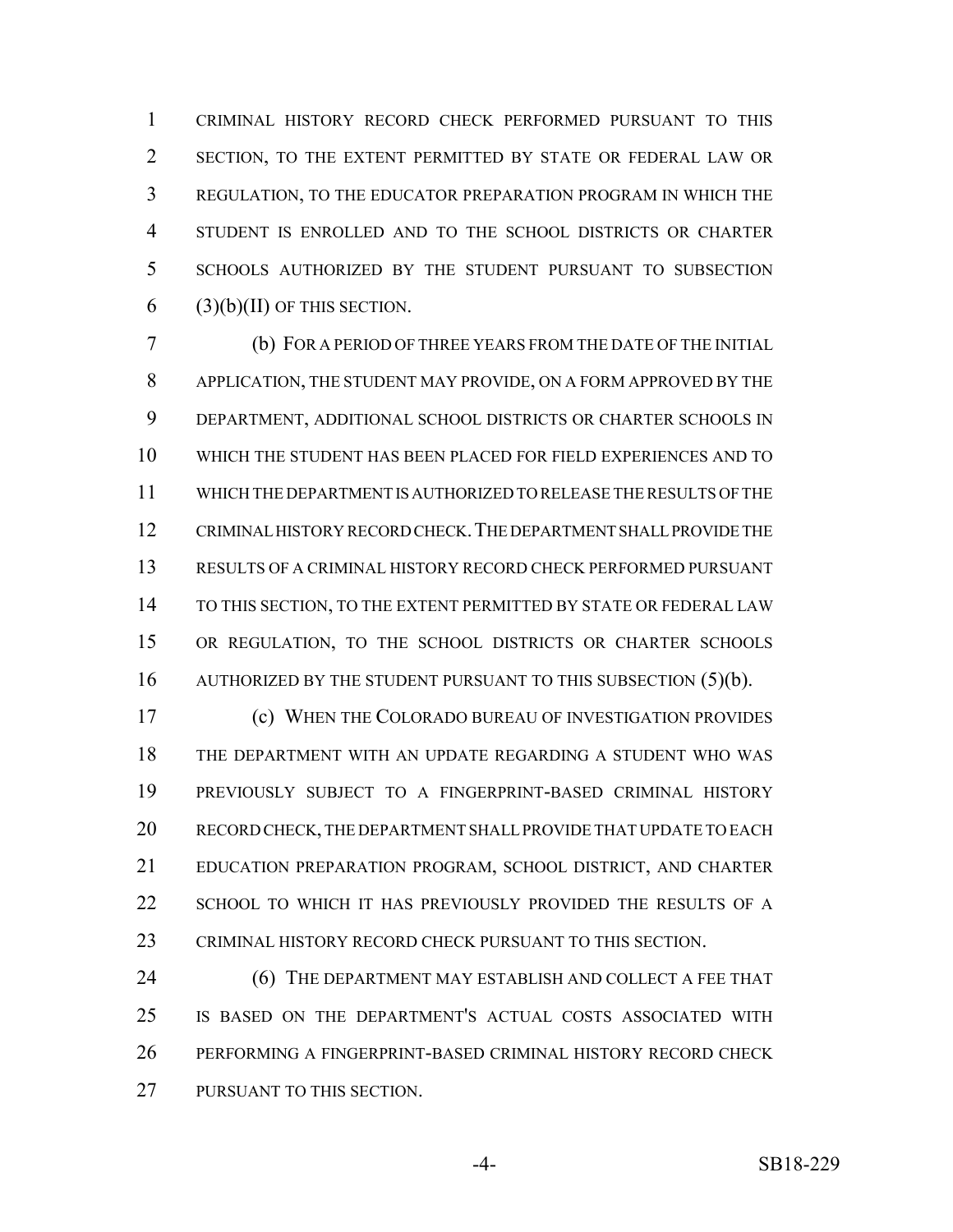(7) FOR PURPOSES OF THIS SECTION, UNLESS THE CONTEXT OTHERWISE REQUIRES:

 (a) "CHARTER SCHOOL" MEANS A CHARTER SCHOOL AUTHORIZED BY A SCHOOL DISTRICT PURSUANT TO PART 1 OF ARTICLE 30.5 OF THIS TITLE 22 OR A CHARTER SCHOOL AUTHORIZED BY THE STATE CHARTER SCHOOL INSTITUTE PURSUANT TO PART 5 OF ARTICLE 30.5 OF THIS TITLE 22.

 (b) "CONVICTED" OR "CONVICTION" MEANS A CONVICTION BY A JURY VERDICT OR BY ENTRY OF A VERDICT OR ACCEPTANCE OF A GUILTY PLEA BY A COURT AND ALSO INCLUDES THE FORFEITURE OF ANY BAIL, BOND, OR OTHER SECURITY DEPOSITED TO SECURE THE APPEARANCE BY A PERSON CHARGED WITH HAVING COMMITTED A FELONY OR MISDEMEANOR, THE PAYMENT OF A FINE, A PLEA OF NOLO CONTENDERE, THE IMPOSITION OF A DEFERRED OR SUSPENDED SENTENCE BY THE COURT, OR AN AGREEMENT FOR A DEFERRED PROSECUTION APPROVED BY THE COURT.

 (c) "EDUCATOR PREPARATION PROGRAM" MEANS AN APPROVED EDUCATOR PREPARATION PROGRAM AS DEFINED IN SECTION 23-1-121.

 (d) "STUDENT" MEANS A STUDENT ENROLLED IN AN EDUCATOR PREPARATION PROGRAM WHO HAS BEEN PLACED IN A SCHOOL DISTRICT OR CHARTER SCHOOL FOR A POSITION THAT WILL PROVIDE FIELD EXPERIENCES TO PREPARE THE STUDENT TO BE A TEACHER OR OTHER SCHOOL PROFESSIONAL.

 **SECTION 2.** In Colorado Revised Statutes, 22-30.5-110.7, **add** (10) as follows:

 **22-30.5-110.7. Fingerprint-based criminal history record checks - charter school employees - procedures - definitions - exceptions.** (10) SUBSECTIONS (1) TO (4) OF THIS SECTION DO NOT APPLY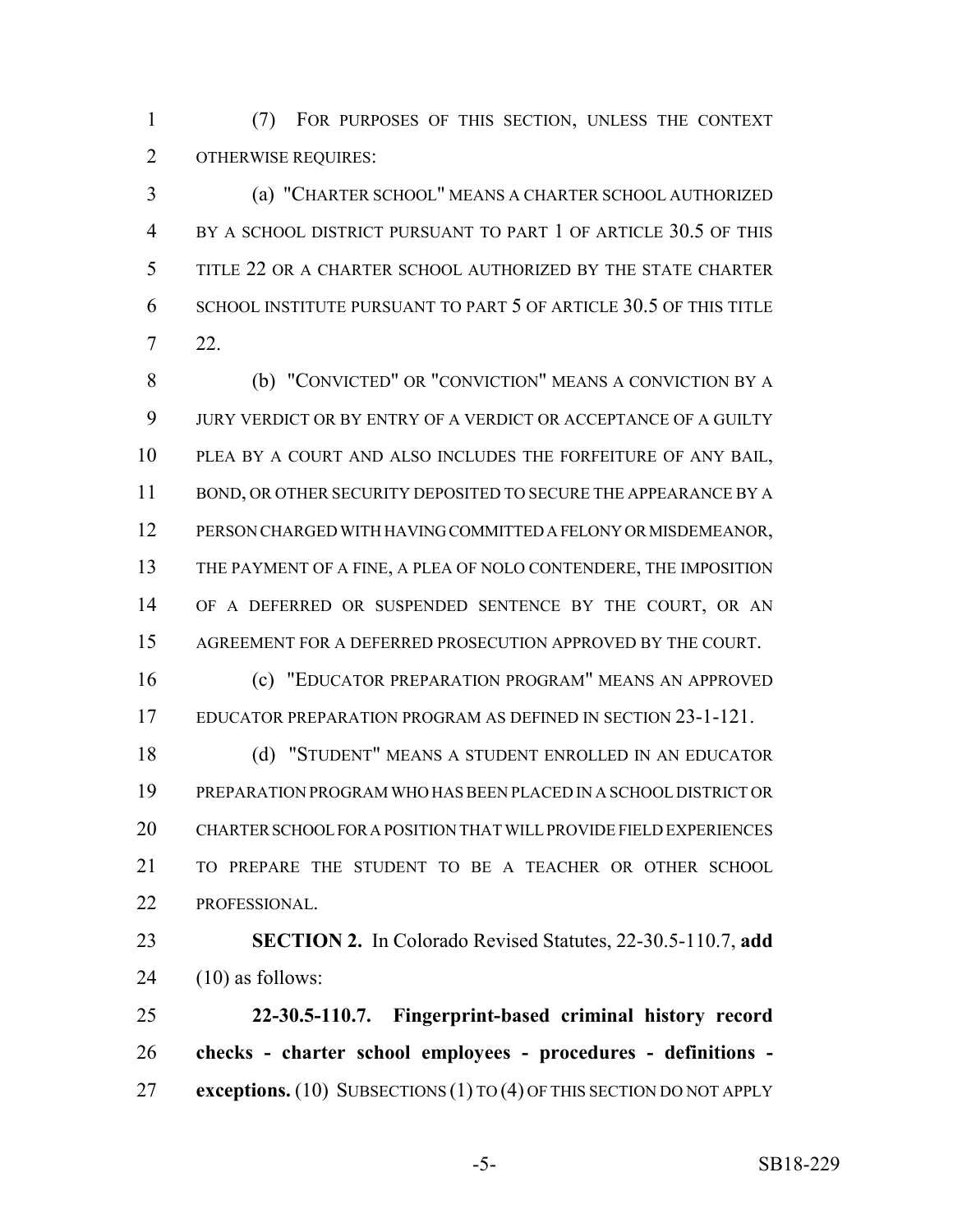TO A PERSON WHO HAS PROVIDED TO THE CHARTER SCHOOL THE RESULTS OF A FINGERPRINT-BASED CRIMINAL HISTORY RECORD CHECK PURSUANT TO SECTION 22-2-119.3.

 **SECTION 3.** In Colorado Revised Statutes, 22-32-109.8, **amend** (1); and **add** (10)(c) as follows:

 **22-32-109.8. Applicants selected for nonlicensed positions - submittal of form and fingerprints - prohibition against employing persons - department database.** (1) Except as otherwise provided in 9 subsection  $(10)(a)$  SUBSECTION (10) of this section, any person applying to any school district for any position of employment for which a license issued pursuant to article 60.5 of this title 22 is not required and who is 12 selected for such position of employment by such school district shall submit a complete set of fingerprints of such applicant taken by a qualified law enforcement agency, authorized employee of such school district and notarized, or any third party approved by the Colorado bureau of investigation, in a completed form as specified in subsection (2) of this section. If an approved third party takes the person's fingerprints, the fingerprints may be electronically captured using Colorado bureau of investigation-approved livescan equipment. Third-party vendors shall not keep the applicant information for more than thirty days unless requested 21 to do so by the applicant. The fingerprints and form shall MUST be submitted to the school district at the time requested by such school district.

24 (10) (c) SUBSECTIONS (1) TO (4) OF THIS SECTION DO NOT APPLY TO A PERSON WHO HAS PROVIDED TO THE SCHOOL DISTRICT THE RESULTS OF A FINGERPRINT-BASED CRIMINAL HISTORY RECORD CHECK PURSUANT TO SECTION 22-2-119.3.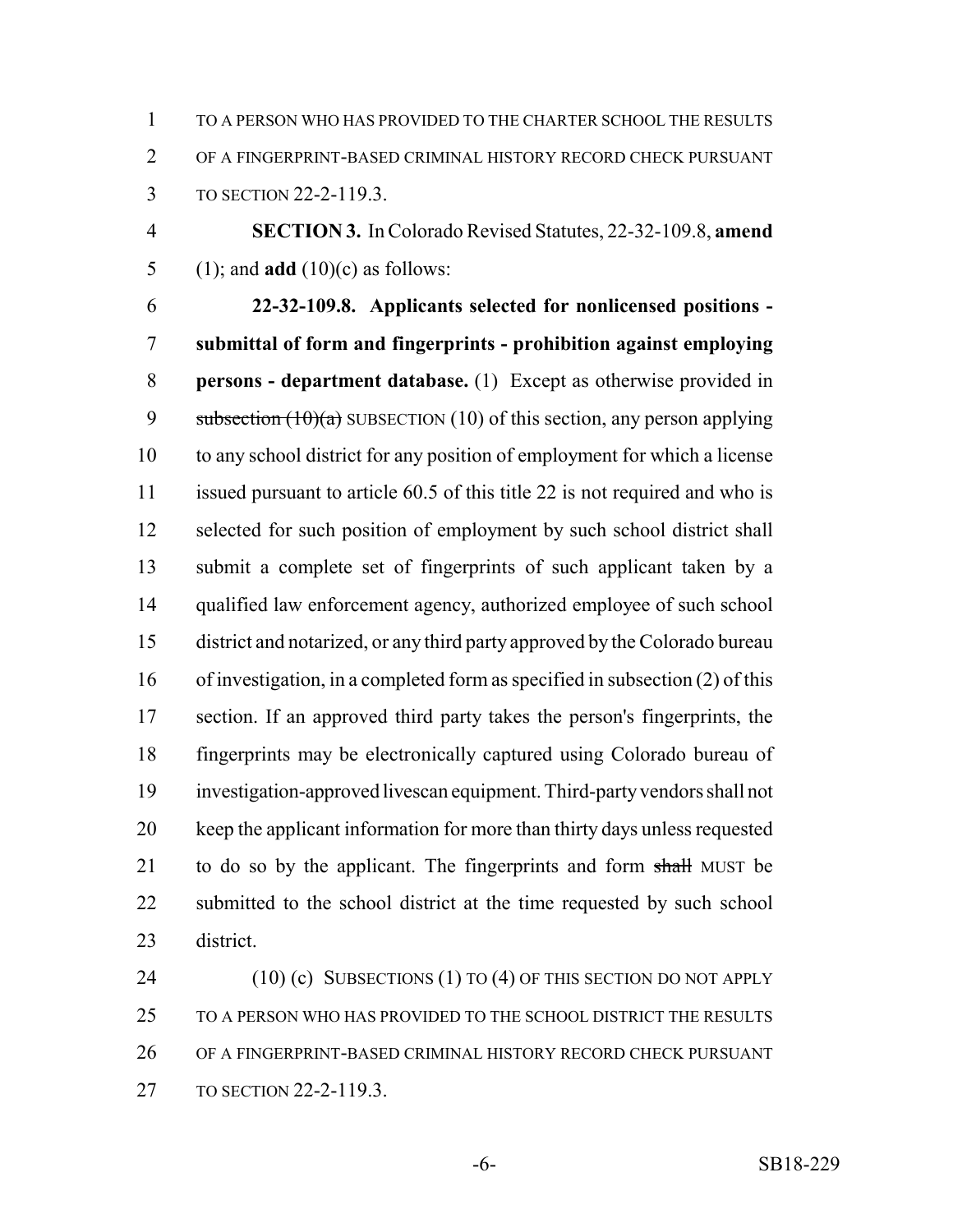**SECTION 4.** In Colorado Revised Statutes, 22-60.5-103, **amend** 2  $(1)(a)$  as follows:

 **22-60.5-103. Applicants - licenses - authorizations - submittal of form and fingerprints - failure to comply constitutes grounds for denial.** (1) (a) Prior to submitting to the department of education an application for any license specified in section 22-60.5-201, 22-60.5-210, 22-60.5-301, or 22-60.5-306 or for any authorization specified in section 22-60.5-111, each applicant shall submit to the Colorado bureau of investigation a complete set of fingerprints of such applicant, taken by a qualified law enforcement agency or any third party approved by the Colorado bureau of investigation, unless the applicant previously submitted a complete set of his or her fingerprints to the department of education or the Colorado bureau of investigation in connection with an 14 application for a license or authorization specified in this article 60.5 OR PURSUANT TO SECTION 22-2-119.3. If an approved third party takes the person's fingerprints, the fingerprints may be electronically captured using Colorado bureau of investigation-approved livescan equipment. Third-party vendors shall not keep the applicant information for more than thirty days unless requested to do so by the applicant. The applicant shall submit the fingerprints for the purpose of obtaining a fingerprint-based criminal history record check through the Colorado bureau of investigation and the federal bureau of investigation to determine whether the applicant for licensure or authorization has a criminal history. The applicant shall pay to the Colorado bureau of investigation the fee established by the bureau for conducting the criminal history record check. Upon completion of the criminal history record check, the bureau shall forward the results to the department of education.